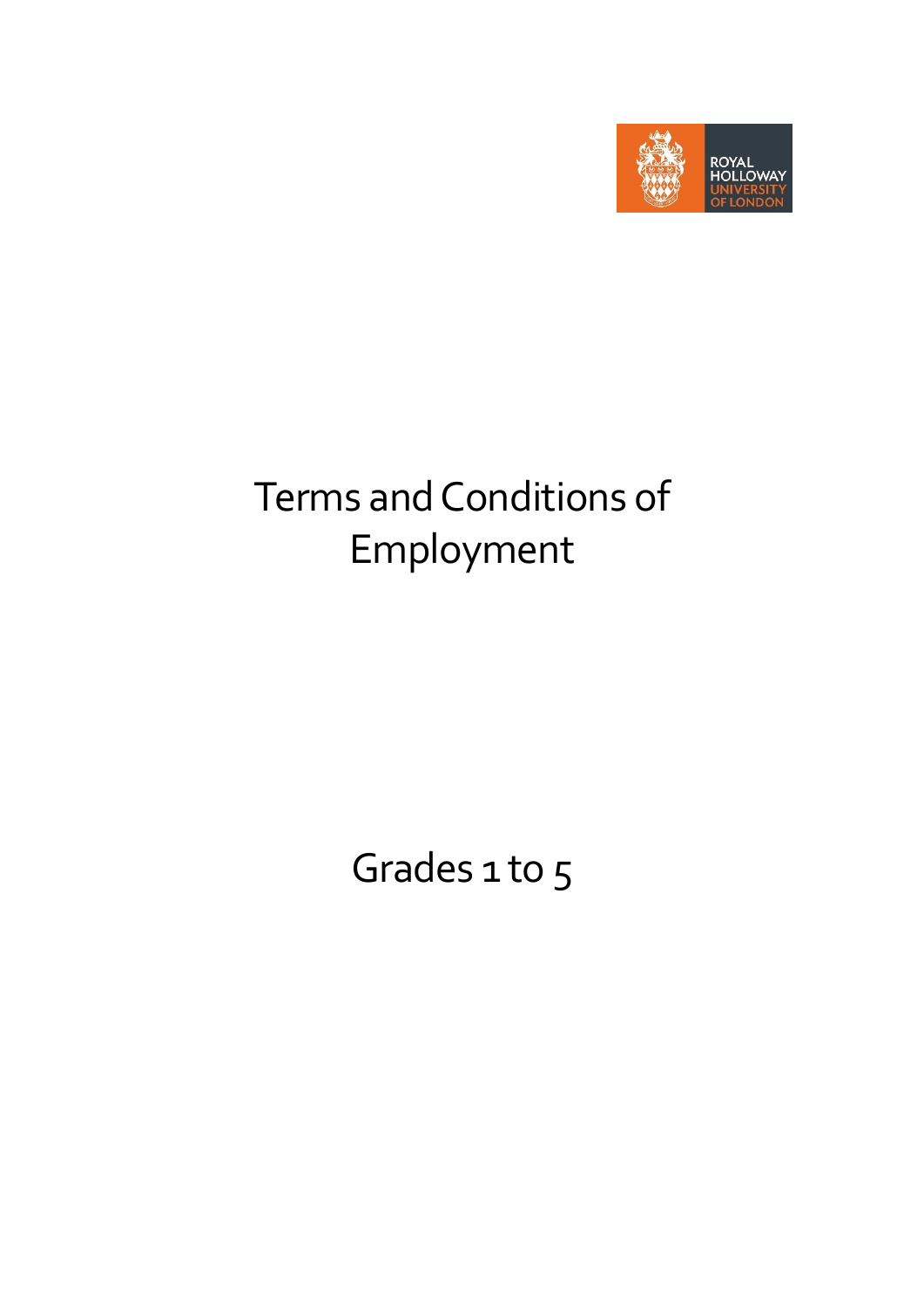## **ROYAL HOLLOWAY University of London**

## **TERMS AND CONDITIONS OF EMPLOYMENT FOR STAFF IN GRADES 1-5**

#### **GENERAL**

1. The purpose of this document is to set out the basic terms and conditions under which members of the College Staff in Grades 1 to 5 are employed by the Council of the College (hereafter called "the College"). Together with your letter of appointment, job description or task list, the provision of any collective agreements made between the Council and the recognised trade union, and appropriate College Statutes and Regulations, it forms your contract of employment with the College.

## **DUTIES**

2. The main duties of your post are specified in your job description, or role profile and task list. These documents will be reviewed annually, and revised if necessary.

#### **PROBATION**

- 3. Yourfirst six months' service is probationary.
- 4. Probation is managed in accordance with the [Probationary](https://www.royalholloway.ac.uk/staff/assets/docs/pdf/human-resources/probation-guidelines.pdf) Guidelines. Full details of these are available on th[e Staff Intranet.](https://www.royalholloway.ac.uk/staff/your-employment/home.aspx)
- 5. The probationary period may be extended or your appointment terminated If your performance during the six month period is not considered to be satisfactory.

#### **HOURS OF WORK**

- 6. The standard working week is 35 hours, worked over five days in seven. For most roles the standard week will be Monday to Friday. However, the pattern of working hours will be as defined in your letter of appointment or as agreed with your line manager. Some areas of the College operate flexitime schemes and you will be notified if this applies to your role.
- 7. Lunch and other breaks are unpaid. Breaks must be taken in accordance with the requirements of the Working Time Directive (or prevailing legislation) and as agreed with your line manager.
- 8. Sometimes work outside of the normal working hours may be required, and, if so, will be by mutual agreement. Compensation will be given as follows for hours in excess of 35:
	- Additional hours on days one to five flexi (at time), time off in lieu or pay at time and a half.
	- Additional hours on day six or College Discretionary days flexi, time off in lieu or pay at time and a half.
	- Additional hours on day seven or Bank Holidays flexi, time off in lieu or pay at double time.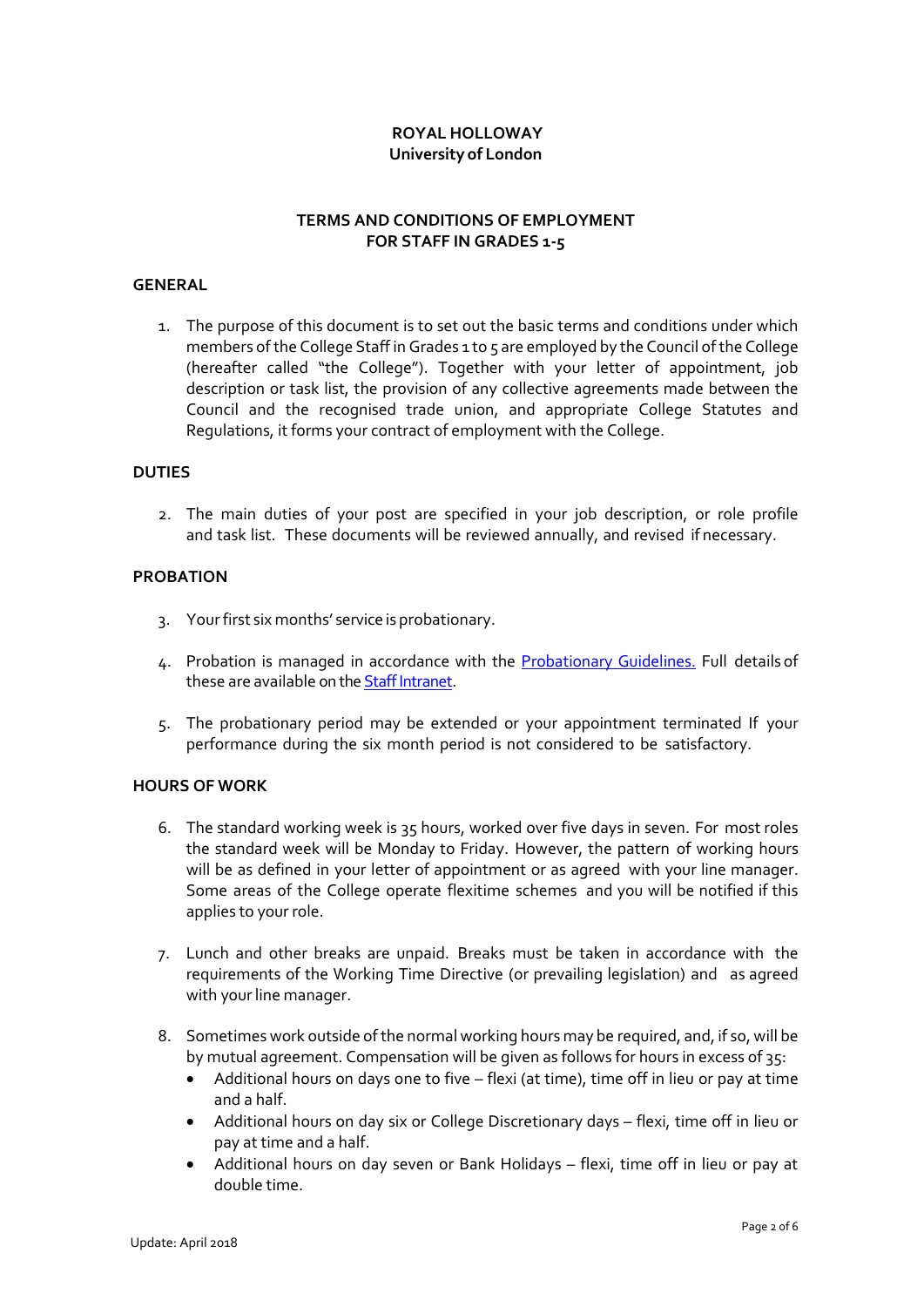- 9. The College requires all managers to operate within the terms of the Working Time Directive (or prevailing legislation). All staff are entitled to proper rest breaks.
- 10. Within the terms of the Working Time Directive (or prevailing legislation), you may undertake paid work for another employer outside of your College working hours. You must get your Head of Department's permission before taking additional work and must ensure that it does not interfere with your College duties.

#### **SALARY**

- 11. Salaries are paid in accordance with the RHUL salary scale. Your grade and salary will be specified in your letter of appointment and notified to you in writing thereafter.
- 12. The annual incremental date is 1st August for staff on an incremental scale and in post on 31st January. The date on which your first increment is due will be specified in your letter of appointment.
- 13. Staff automatically move up one incremental point every year until they reach the top non-contribution point of their grade. The current RHUL single pay spine are available on th[e Staff Intranet.](https://www.royalholloway.ac.uk/staff/your-employment/home.aspx)
- 14. The College will operate a fair and transparent process with clearly defined and applied criteria which will be implemented for the award of accelerated incrementation within the main scale, and the award of contribution points.
- 15. Salaries are payable monthly in arrears, no later than  $27<sup>th</sup>$  of the month, by credit transfer.
- 16. The RHUL salary scale is determined by collective agreement with the trades unions recognised by the College. Cost of living awards are determined by collective agreement between the Universities and Colleges Employers Association, acting on behalf of the College, and the nationally recognised trades unions.

#### **DEDUCTIONS FROM PAY**

17. The College may recover any overpayment of salary or expenses incurred. Examples of these include an overpayment due to a miscalculation or managerial error or due to excess annual leave taken at the date of termination. The terms of any repayment will be agreed in consultation with the employee concerned, including the option to have the payment scheduled across a number of months and years.

## **HOLIDAYS**

18. You are entitled to 20 working days paid holiday a year. This will increase to 23 days after five years' continuous service. Staff who reach five years' continuous service between 1st August and 30th November will benefit from the 3 extra days with immediate effect. Staff who reach five years' continuous service between 1st December and 31st March will receive 2 extra days in the current annual leave year and the further day in the following leave year. Staff who reach five years' continuous service between 1st April and 31st July will receive 1 extra day in the current annual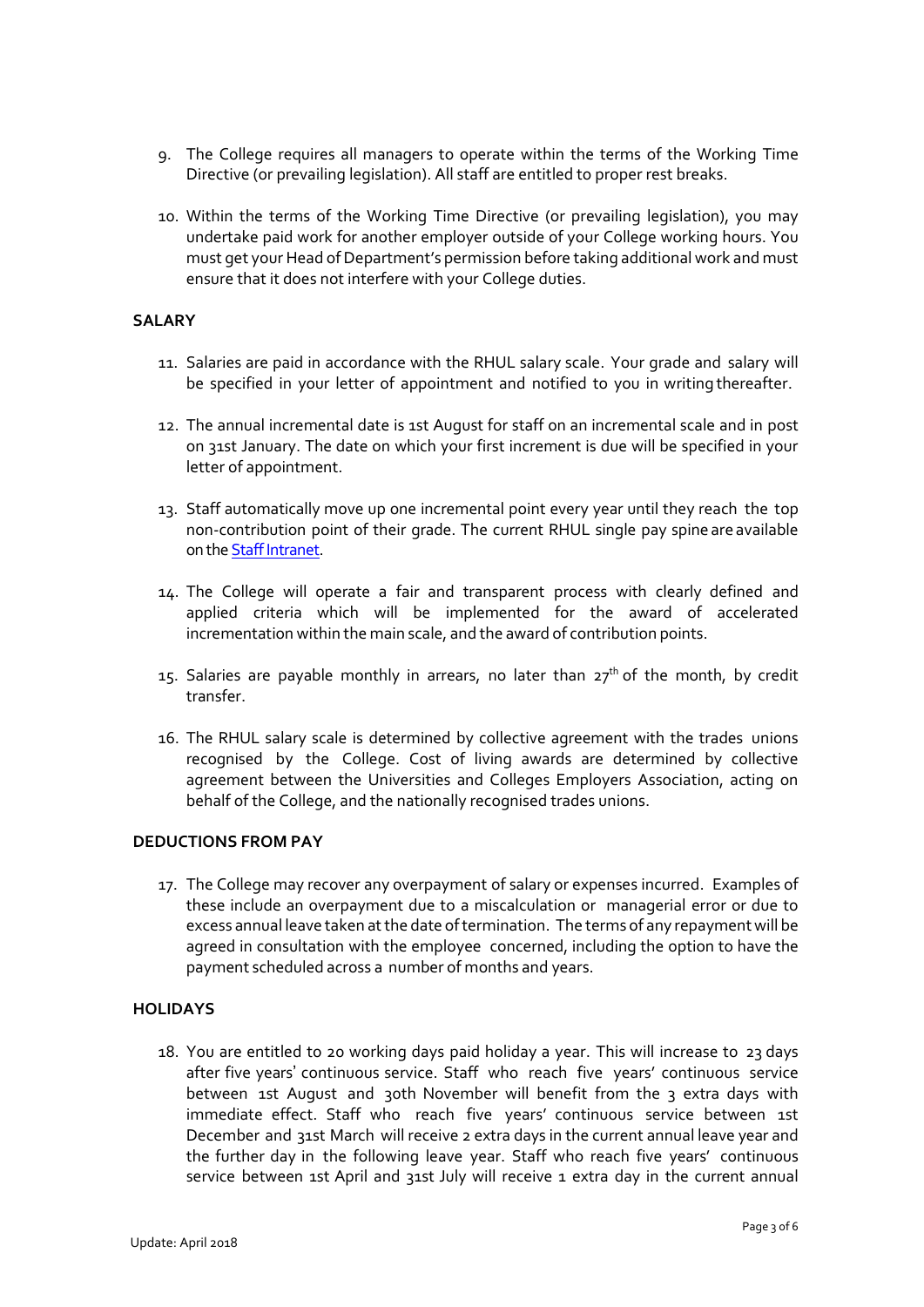leave year and the further 2 days in the following leave year. Annual leave is pro-rated for part time staff. You are also entitled to 8 statutory public holidays and, at the College's discretion, an additional 6 days holiday, shared between Easter and Christmas, when the College is closed.

- 19. The holiday year runs from 1st August to 31st July. Outstanding leave can only be carried over from one holiday year to the next in exceptional circumstances and only with the agreement of your Head of Department.
- 20. All leave must be agreed in advance with your line manager in accordance with local departmental rules and within the terms of the Working Time Directive (or prevailing legislation). Leave will only be approved according to the requirements of the service.

#### **PENSIONS**

- 21. You are entitled to join the occupational pension scheme for staff in Grades 1 to 5 which is the Superannuation Arrangements of the University of London (SAUL). The College operates SmartPension which is a salary sacrifice scheme. You will be automatically entered into SAUL and SmartPension unless the College considers you may not benefit from participation in SmartPension or you elect otherwise in writing. If you electto join SAUL and opt out of SmartPension you will be required to contribute to SAUL according to the rules of the scheme, and the College will contribute an additional sum in order to finance the benefits of the scheme. If you have elected to remain in SmartPension you will sacrifice an amount from your salary equivalent to the amount of money that you currently pay into SAUL. The College will then make a contribution equal to the amount of salary you have sacrificed plus the employer pension contribution.
- 22. Your attention is drawn to the provisions of the Rules of SAUL and SmartPension within th[e Guide to SmartPension](https://www.royalholloway.ac.uk/restricted/contensis/finance/documents/pdf/smartpension-booklet-april-2016.pdf) and at www.saul.org.uk. The provisions allow you not to join, or to leave in certain circumstances and, subject to certain conditions, to enter or reenterthe scheme.

#### **TERMINATION OF EMPLOYMENT**

- 23. You may terminate your employment at any time giving one calendar month's notice in writing to your Head of Department.
- 24. The College is required to give you one calendar month's written notice of termination of employment or notice in accordance with the statutory entitlements if these are greater.

#### **ABSENCE THROUGH SICKNESS**

- 25. If you are unable to attend work because of sickness you must notify your line manager, Head of Department, or the person nominated for absence reporting, in accordance with the reporting rules for your department.
- 26. Entitlement to payment during periods of absence due to sickness is as follows:

Up to four months' service 2 months full pay 2 months half pay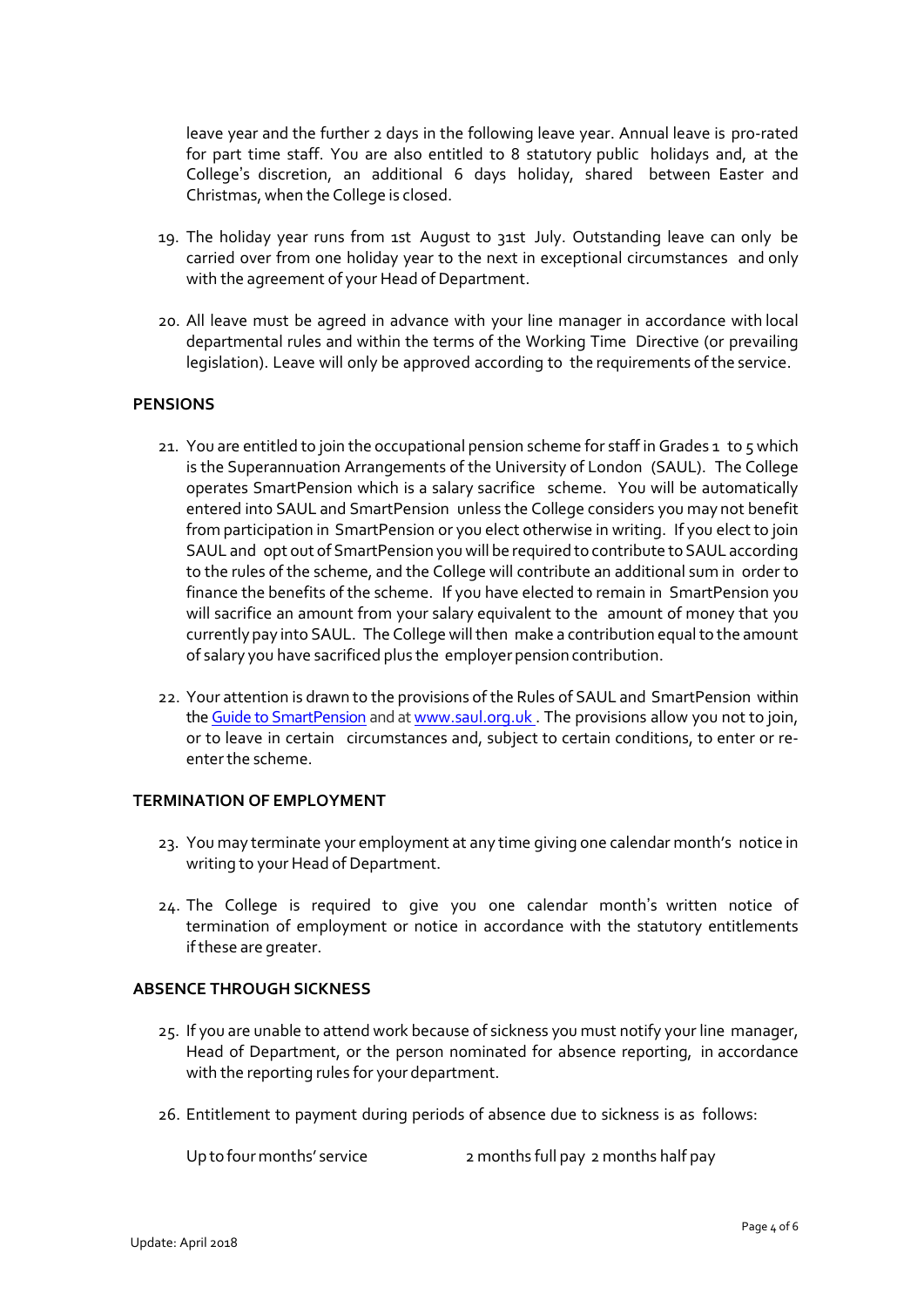| Four months to one year's service<br>3 months half pay | 3 months full pay                   |
|--------------------------------------------------------|-------------------------------------|
| Second and third years' service                        | 4 months full pay 4 months half pay |
| Fourth year and over                                   | 6 months full pay 6 months half pay |

The full sick pay scheme, which is amended from time to time, is available on the **Staff** [Intranet,](https://www.royalholloway.ac.uk/staff/your-employment/home.aspx) see [Absence Management.](https://www.royalholloway.ac.uk/staff/your-employment/human-resources/policies-procedures-and-forms/a-h/absence-management.aspx)

## **FAMILY FRIENDLY AND MATERNITY POLICIES**

- 27. The College has an occupational [Maternity](https://www.royalholloway.ac.uk/staff/assets/docs/pdf/human-resources/maternity-leave-policy.pdf) Leave Policy.
- 28. Other Family Friendly entitlements include occupational paternity pay.

#### **DISCIPLINARY PROCEDURES**

- 29. The [Disciplinary Policy and Procedure](https://www.royalholloway.ac.uk/staff/assets/docs/pdf/human-resources/disciplinary-policy-and-procedure.pdf) to your appointment is available is available on the **Staff Intranet**. Alternatively, a copy is available from the Human Resources Department on request.
- 30. There is a right of appeal against any decision reached under the disciplinary procedure. All appeals must be made in accordance with the terms of the procedure, in writing and to the Director of Human Resources.

#### **GRIEVANCE PROCEDURE**

- 31. If you have a grievance relating to your employment, you should discuss the matter personally with your immediate supervisor in the first instance. Where this is not appropriate the matter should be discussed with your supervisor's line manager.
- 32. The College has a formal [Grievance Policy and Procedure](https://www.royalholloway.ac.uk/staff/assets/docs/pdf/human-resources/grievance-policy-and-procedure.pdf) which is available is available on the [Staff Intranet.](https://www.royalholloway.ac.uk/staff/your-employment/home.aspx)

#### **TRADE UNION RECOGNITION**

33. The College recognises three trades unions, the GMB, the UCU and Unite for negotiation and consultation concerning the terms and conditions of employment for its staff.

#### **HEALTH AND SAFETY**

34. A copy of the College's Health and [Safety Policy](https://www.royalholloway.ac.uk/staff/assets/docs/pdf/health-and-safety/health-and-safety-policy-final.pdf) is available on th[e Staff Intranet.](https://www.royalholloway.ac.uk/staff/tools-and-links/health-and-safety/health-and-safety-office.aspx) You are required to read this policy on appointment at the College. All members of staff are required to comply with the terms of the policy.

#### **EQUAL OPPORTUNITIES**

35. The University of London was established "to provide education on the basis of merit above and without regard to race, creed or political belief" and was the first university